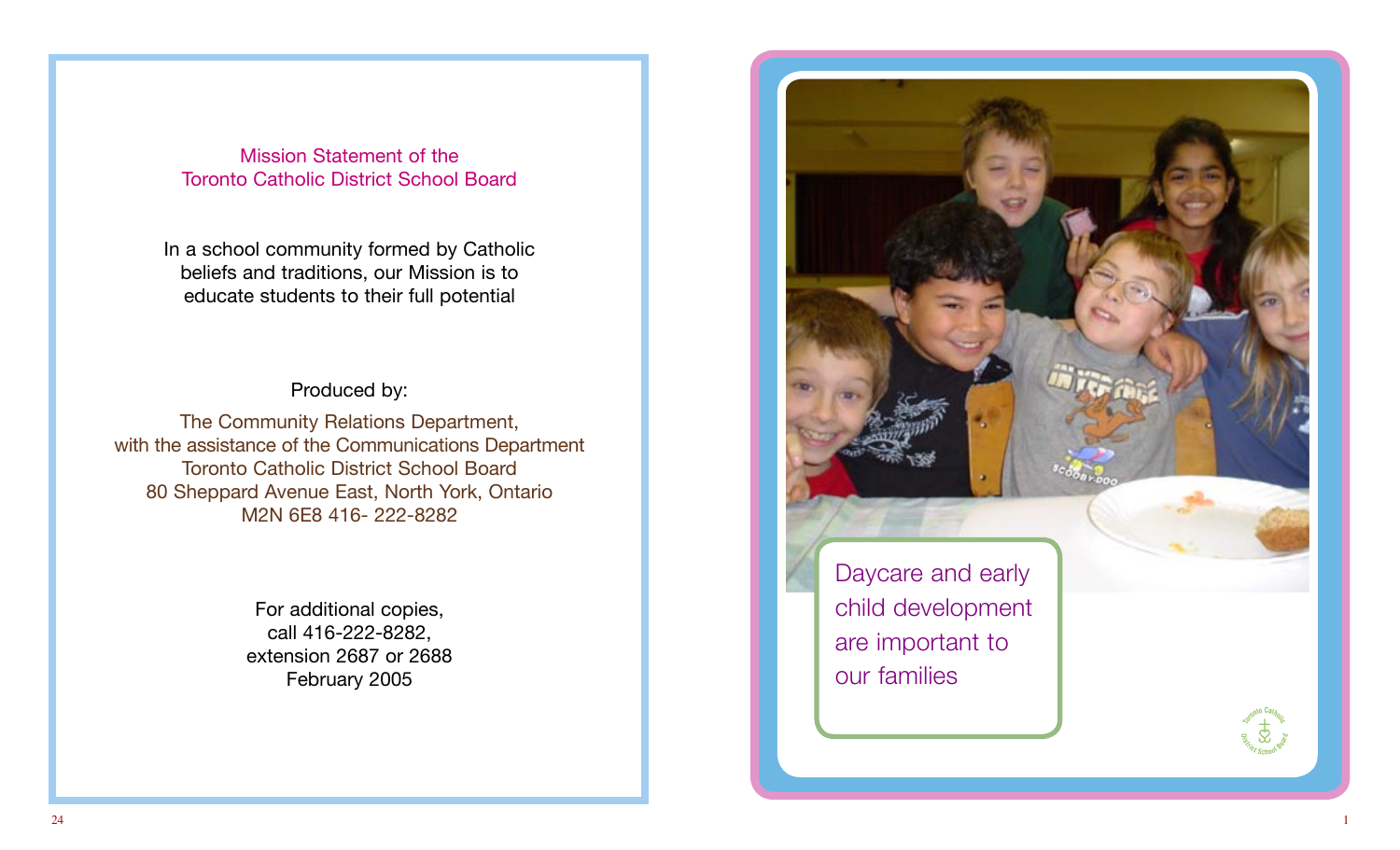### Services for Young Children

The Toronto Catholic District School Board facilitates a number of services for children up to the age of 12 within its schools.

### These services include:

- FULL-DAY CHILD CARE CENTRES
- ONTARIO EARLY YEARS PROGRAMS
- LICENSED BEFORE- AND AFTER-SCHOOL PROGRAMS
- FAMILY RESOURCE CENTRES
- STUDENT NUTRITION PROGRAMS
- SPECIAL NEEDS INTEGRATED PROGRAMS

Program descriptions are outlined within this booklet.



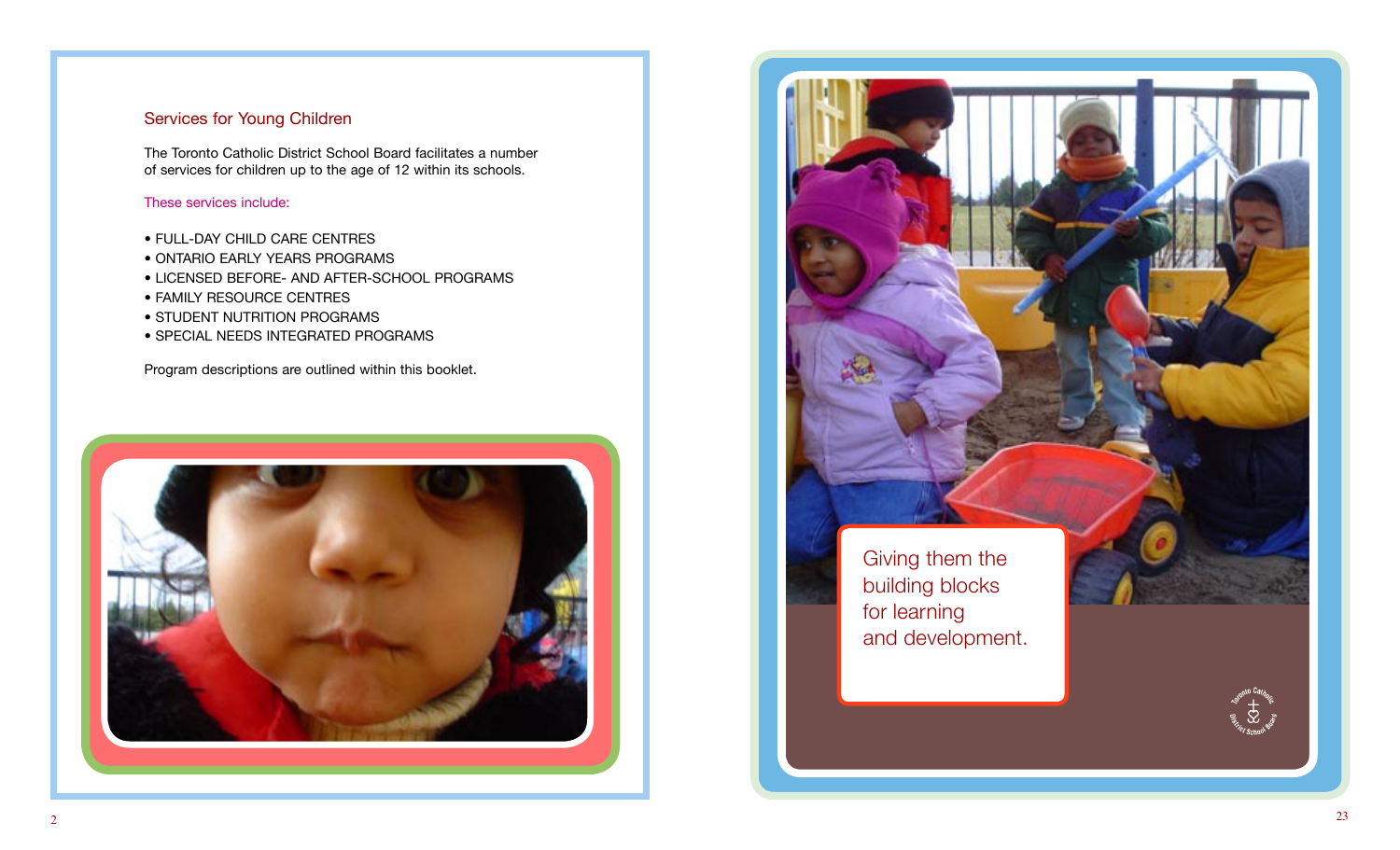

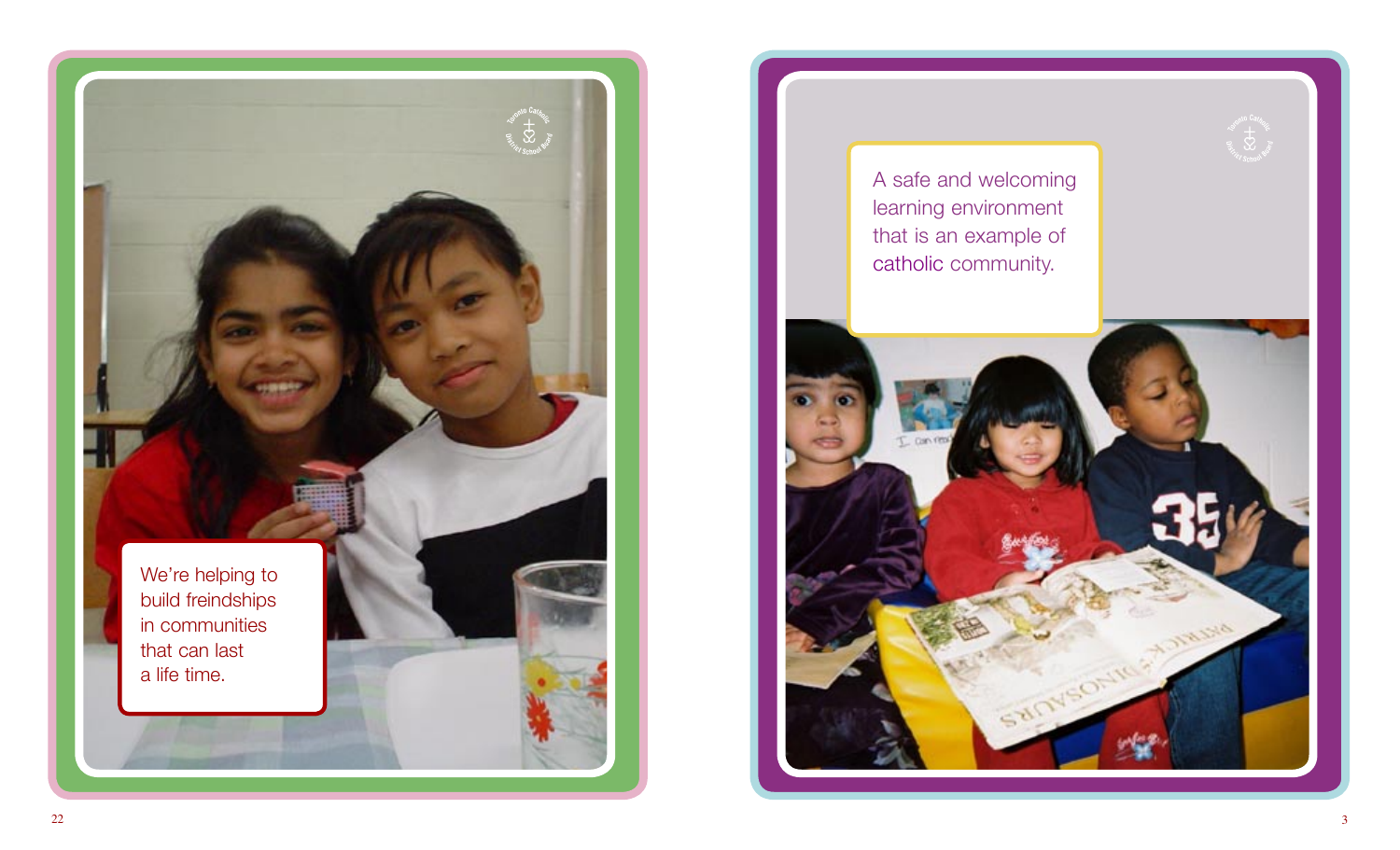# Child Care & Family Support Policy

The Toronto Catholic District School Board supports the establishment of quality Child Care and Family Support Programs in schools where space can be provided by the Board.

#### Regulations:

1. Services for young children within the school setting provide a supportive and secure environment and a continuum of care for the transition from care to school. If school space is available to accommodate these services, tenure of space will be done on a cost recovery basis for no less than one school year.

2. With respect to existing programs, a community-based incorporated Board of Directors or parent advisory committee will continue to oversee the operation of every child care facility located in a Toronto Catholic District School Board school before a lease agreement can be signed or renewed. The Board of Directors or Parent Advisory Committee will be composed of a minimum of four (4) members. The majority of members should be parents of children in the Child Care or Family Support Programs. With respect to new programs, an approved organization, which is expressing an interest in operating at a specific school location, submits a letter of intent to the Director of Education. The principal will determine availability of space. A parent advisory committee from the school community is formed to select the operator, provide input and work in partnership with the selected operator for the successful implementation of the program.

3. The school principal or designate shall be consulted and have input into all matters of the Child Care or Family Support Program as it relates to school space, regulations or school policy. The principal will also be advised of each meeting of the Board of Directors or Parent Advisory Committee and be provided with an agenda of that meeting and thereafter, the minutes of that meeting as it pertains to his/her school.

4. Programs that are located within Toronto Catholic District School Board schools must show proof of licensing by the Ministry of Community, Child and Family Services (if applicable) as well as required insurance coverage.

- 5. In the matter of leases:
	- a. Each program should have a valid signed agreement with the Board.
	- b. The operators of each program should hold a minimum of one meeting per year with the principal to discuss matters related to the Program.
	- c. The renewal of the lease or license agreement is subject to the needs of the Board.
	- d. Programs that have exclusive or shared space within Toronto Catholic District School Board schools will be charged rent on a cost recovery basis as per Board policy.
	- e. Each organization will submit a notarized financial statement annually to the Director of Education.

6. The Toronto Catholic District School Board encourages the participation of co-op students within these child-centered programs where possible.

7. The Toronto Catholic District School Board reserves the right to develop rules and regulations to ensure the safety standards in buildings housing Child Care and family support programs.

# Special Needs Integrated Program SCHOOL LOCATION CHILD CARE CENTRE Darcy McGee York St. Bernadette Resource Oakwood/Vaughan Centre Special Needs

 Integrated Pre-School Program Ages: 2-1/2 to 5 years 416-654-9810

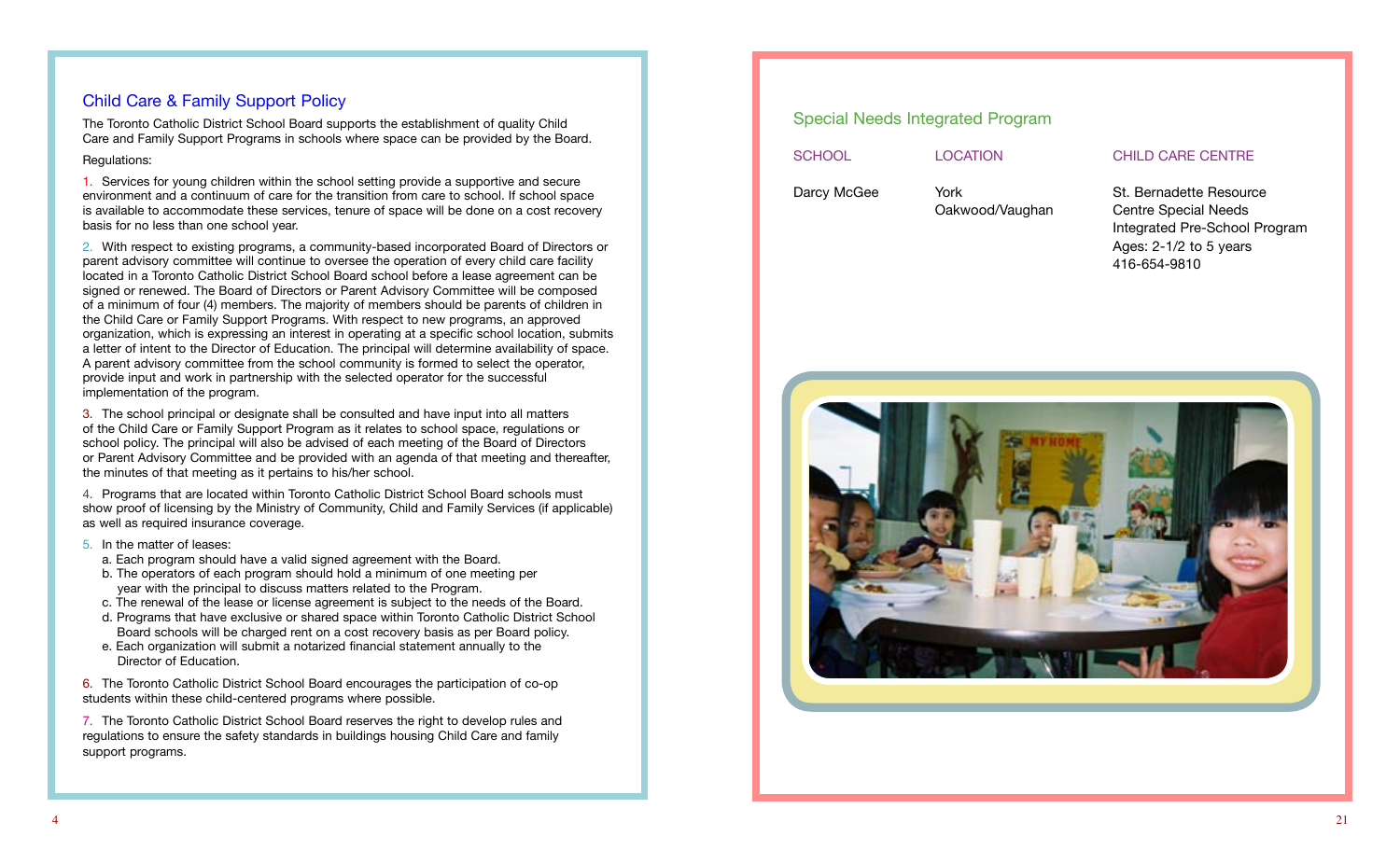



**Assanto Catholic** 

The Christian Spirit of volunteer work is deeply rooted in our Catholic school programs. We truly appreciate the assistance of all our volunteers and applaud them for their commitment to excellence.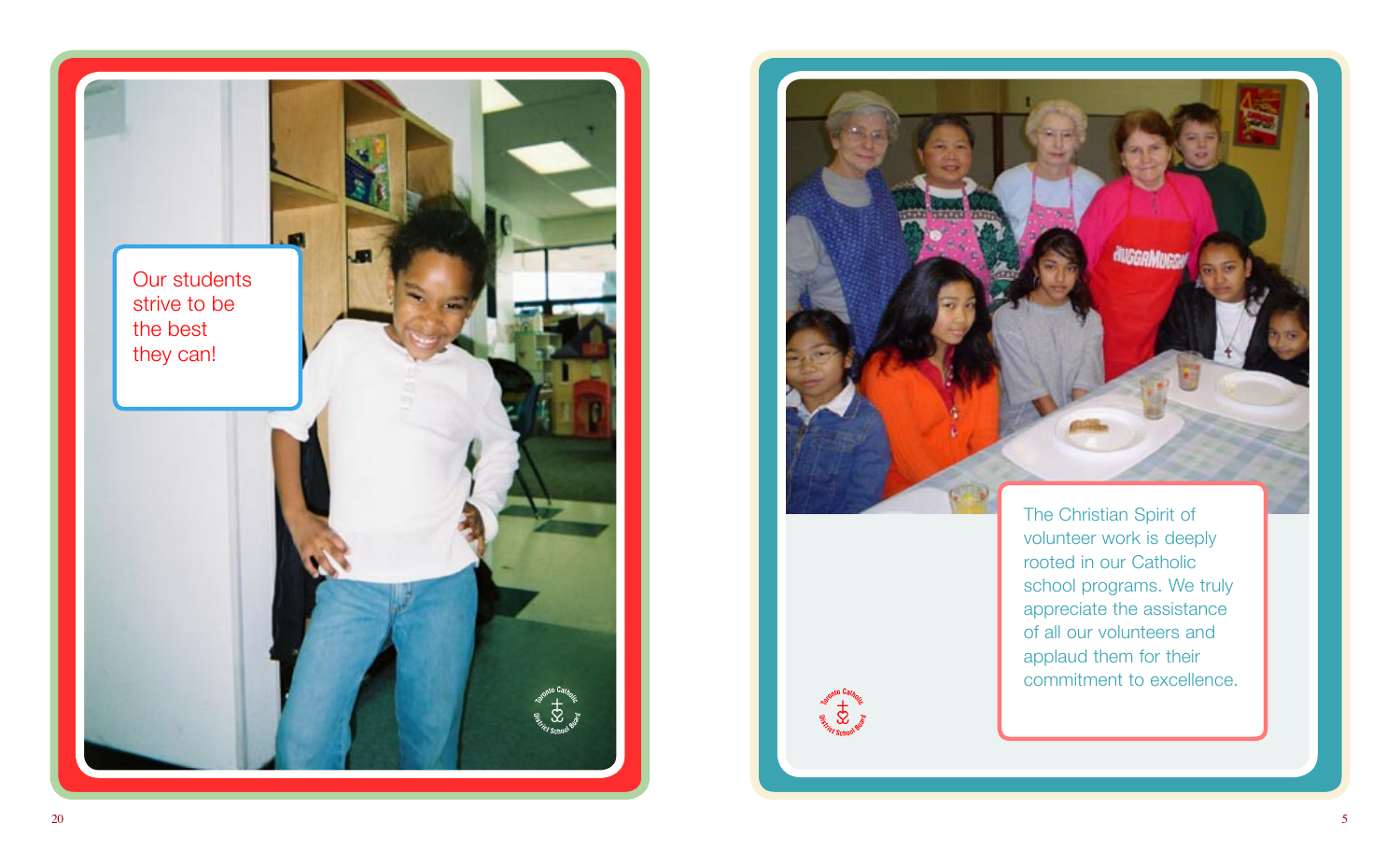#### Information

For more information about the programs that are offered throughout the Toronto Catholic District School Board, please contact:

Community Relations Department Dave Letra **Everton Lewis** david.letra@tcdsb.org everton.lewis@tcdsb.org<br>416-222-8282 ext. 2687 416-222-8282 ext. 2688 416-222-8282 ext. 2687 416-222-8282 ext. 2688

#### Different types of child care. Which one meets your needs?

There are a wide variety of terms used to describe different types of day/child-care. The terms "day-care" and "child care" are often used interchangeably. Looking at the distinct differences of each type of care arrangement should help you decide on the most suitable one for your child.

#### Child care

Day-care centres are facilities where children from different families are cared for together for a continuous period of time not exceeding 24 hours. A majority of day-care centres operate from early morning to early evening to accommodate the needs of working parents. A full day program includes a nutritious lunch and mid-morning and mid-afternoon snacks. Day-care centres provide service for children from birth through to 12 years of age.

#### School-Age Day-care

This type of day-care accommodates children between the ages of 6 and 12. Care is provided before and after school, on school holidays and professional development days, during March break and the summer months. A nutritious lunch may or may not be included, but an early morning and late afternoon snack will be provided.

#### Ontario Early Years

Ontario Early Years Centres are places where parents and caregivers can get answers to questions, information about programs and services that are available for young children. It is also an opportunity to talk to early year's professionals, as well as other parents and caregivers in the community.

# Before and/or After-School Programs Continued

| <b>SCHOOL</b>              | <b>LOCATION</b>                      | <b>INFORMATION</b>                                                             |
|----------------------------|--------------------------------------|--------------------------------------------------------------------------------|
| St. Denis                  | Toronto<br>Queen/Balsam              | <b>Sunshine Child Care Services</b><br>Ages: 6 to 12<br>416-284-2344           |
| St. Elizabeth              | Etobicoke<br>Bloor/Highway #427      | P.L.A.S.P.<br>Ages: 6 to 12<br>Contact: 905-890-1711                           |
| St. Eugene                 | Etobicoke<br>Islington/Royal York    | P.L.A.S.P.<br>Ages: 6 to 12<br>Contact: 905-890-1711                           |
| St. Gerald                 | North York<br>Sheppard/Victoria Park | Kids Can Doodle<br>Ages: 6 to 12 years<br>Contact: 905-770-7417                |
| St. Gregory                | Etobicoke<br>Kipling/Rathburn        | <b>Little Prints</b><br>Ages: 6 to 12<br>Contact: 416-570-2098                 |
| St. John the<br>Evangelist | York<br>Lawrence/Weston              | P.L.A.S.P.<br>Ages: 6 to 12<br>Contact: 905-890-1711                           |
| St. John Vianney           | Etobicoke<br>Finch/Islington         | P.L.A.S.P.<br>Ages: 6 to 12<br>Contact: 905-890-1711                           |
| St. Jude                   | North York<br>Sheppard/Weston        | P.L.A.S.P.<br>Ages: 6 to 12                                                    |
| St. Marcellus              | Etobicoke<br>Eglinton/Kipling        | Contact: 905-890-1711<br>P.L.A.S.P.<br>Ages: 6 to 12                           |
| St. Maurice                | Etobicoke<br>Dixon/Islington         | Contact: 905-890-1711<br>P.L.A.S.P.<br>Ages: 6 to 12                           |
| St. Pius X                 | Toronto<br>Bloor/Jane                | Contact: 905-890-1711<br>P.L.A.S.P.<br>Ages: 6 to 12                           |
| St. Robert                 | North York<br>Bathurst/Sheppard      | Contact: 905-890-1711<br><b>YMCA</b><br>Ages: 6 to 12<br>Contact: 416-928-9622 |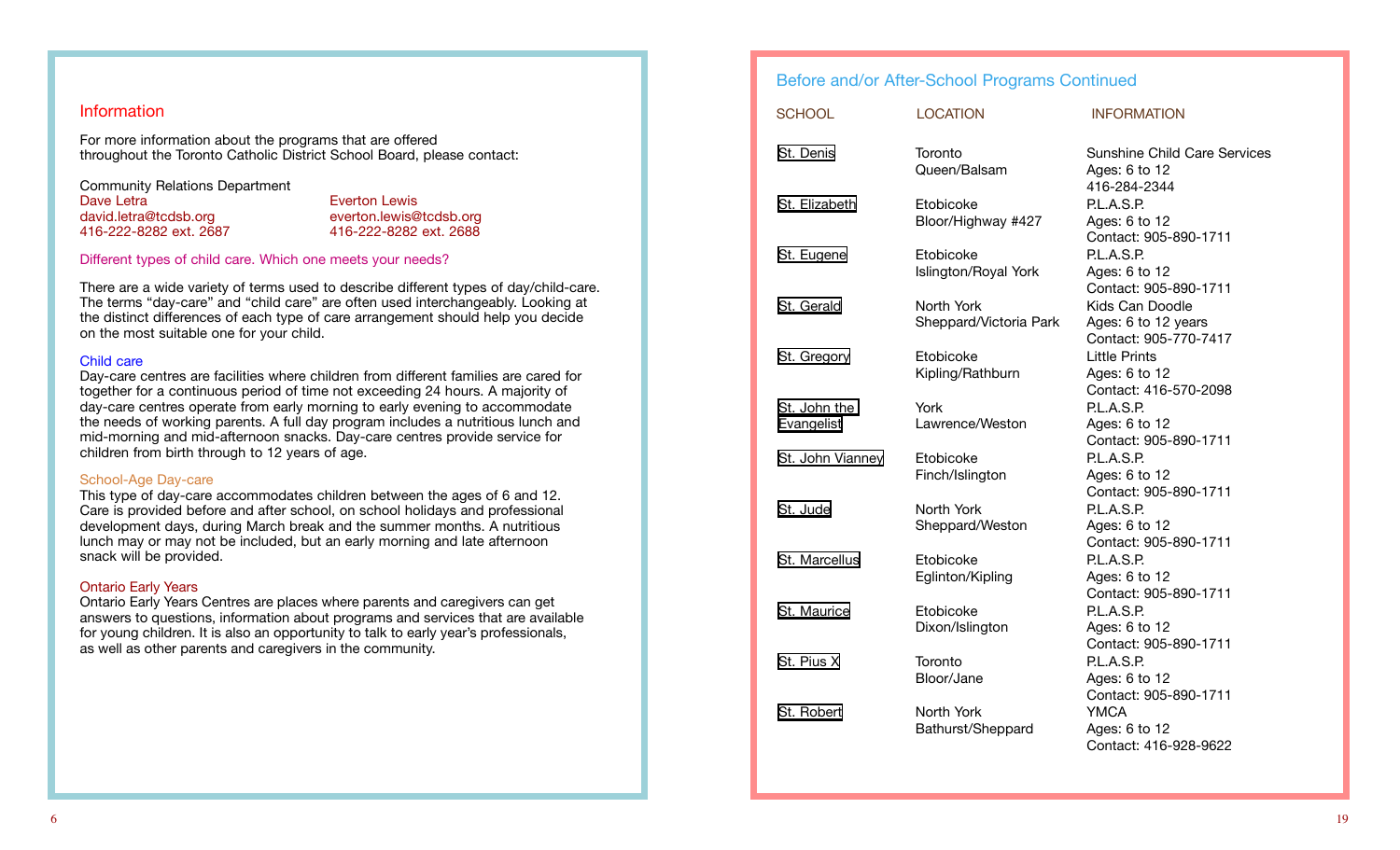Student Nutrition Programs provide the energy and essential nutrients that children need to grow, develop and be active.

O

#### Family Resource Centres

Family Resource Centres are available for children of up to 5 years of age, who are accompanied by their parent/caregiver. These centres provide support services, including drop-in programs, resource libraries, play groups, training opportunities and educational workshops. Drop-ins are located in schools, community centres and churches. They provide parents/caregivers with opportunities to overcome social isolation and develop supportive networks. They operate from one to five mornings per week. Parents are to remain on site with the children.

#### Before and After School Programs

At a time when a growing number of children are spending the time between 3 and 6 p.m. unsupervised, the need for quality after-school programming is important. A quality before-school, after-school, or summer program can provide a secure place for kids and additional learning opportunities and experiences.

#### Student Nutrition Programs

Student Nutrition programs offer a healthy breakfast, snack and/or lunch to students before, during or after school each day. Programs focus on serving healthy, fresh foods that are safe and culturally appropriate to their community and participants and are offered in a non-stigmatizing environment.

#### Special Needs/Integrated Programs

These programs are being offered to children that are developmentally challenged, while being integrated with able-bodied children. Two types of programs are being offered—nursery school and before- and after-school. The programs are offered every day of the week and provide a safe and challenging environment where children can learn about one another.

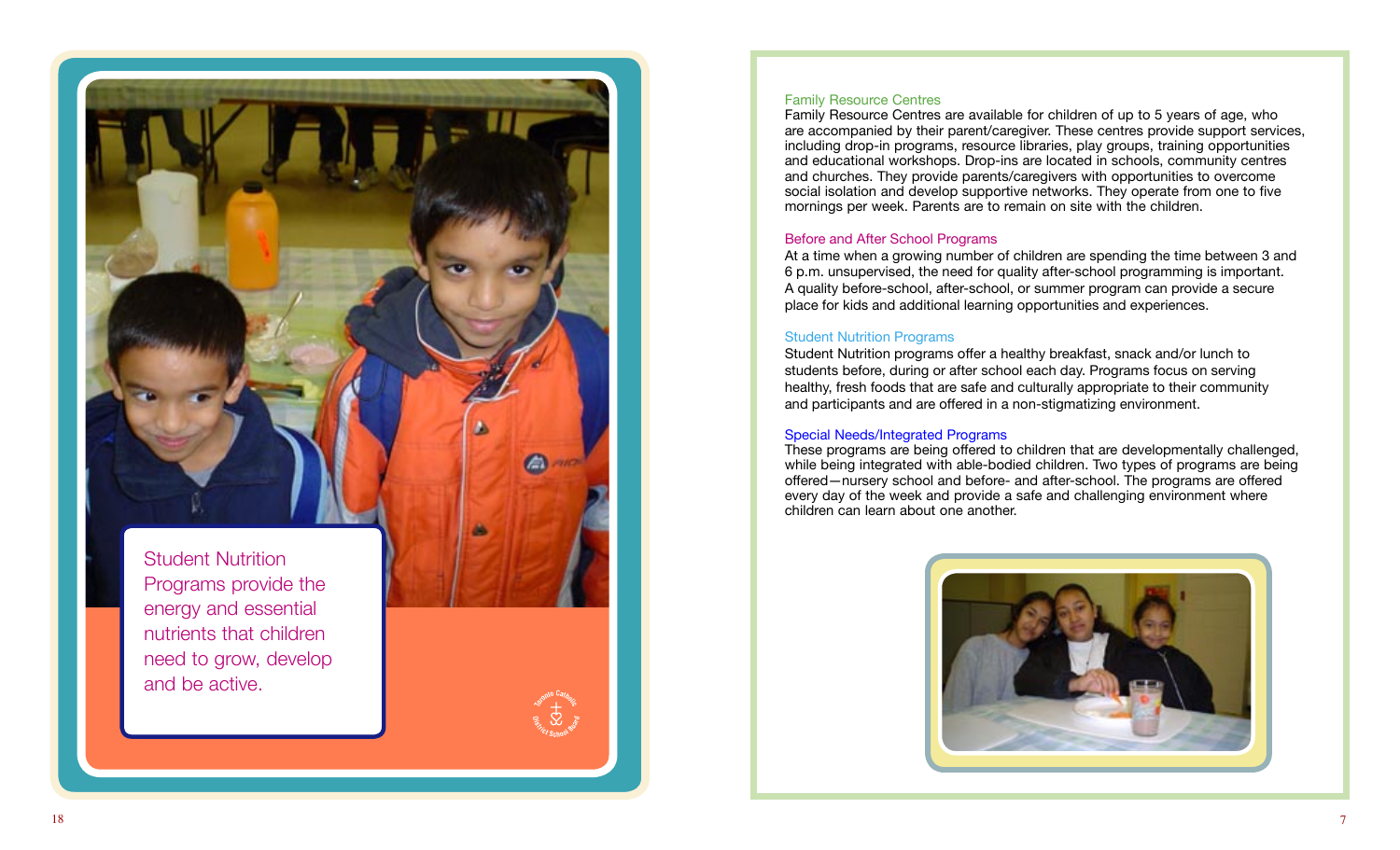# Quality Indicators of Child Care

Since the average child spends approximately nine to 10 hours a day in a child care centre, parents are concerned about the quality of care their child will be receiving.

The following list of quality indicators should help you to select a suitable day-care centre for your child. To ensure the most appropriate type of care, parents should assess their financial situation, the child's needs and the particular service that meets their working needs. When all of these have been considered, take the time to visit the centre to get a sense of the program and staff/child inter-relationships.

Questions to ask yourself while you are visiting the centre:

#### Facilities:

- Is the location suitable?
- Is the centre clean, spacious, airy and sufficiently lit?
- How large is the centre (capacity) and how many children are in each group?
- Do the premises appear to be safe from potential injuries?
- Is the playground fenced in for children under 6 years of age?

#### **Staff**

- What are the teachers' educational backgrounds?
- What are their philosophies on child care and child rearing? Do these views correspond to your own?
- Is staff friendly to you and your child?
- Is staff talking with, and listening to, the children?
- Are there enough adults available to safely look after the needs of other children?

#### Keep in mind the minimum adult-child ratios set out by the Day Nurseries Act:

| Age of Child      | Minimum Adult-Child Ratios |
|-------------------|----------------------------|
| Birth-18 months   | 3:10                       |
| 18-30 months      | 3:15                       |
| 30 months-5 years | 1:8                        |
| 5-6 years         | 1:12                       |
| 6-12 years        | 1:15                       |

# Before and/or After-School Programs

| <b>SCHOOL</b>                   | <b>LOCATION</b>                     | <b>INFORMATION</b>                                                            |
|---------------------------------|-------------------------------------|-------------------------------------------------------------------------------|
| All Saints                      | Etobicoke<br>Eglinton/Royal York    | P.L.A.S.P.<br>Ages: 6 to 12<br>Contact: 905-890-1711                          |
| <b>Father Serra</b>             | Etobicoke<br>Eglinton/Islington     | P.L.A.S.P.<br>Ages: 6 to 12<br>Contact: 905-890-1711                          |
| <b>Holy Angels</b>              | Etobicoke<br>Lakeshore/Royal York   | P.L.A.S.P.<br>Ages: 6 to 12<br>Contact: 905-890-1711                          |
| <b>Holy Cross</b>               | East York<br>Cosburn/Donlands       | Kids Can Doodle<br>905-883-6164                                               |
| <b>Holy Spirit</b>              | Scarborough<br>Sheppard/Warden      | Y.M.C.A.<br>Ages: 6 to 12 years<br>Contact: 416-928-9622                      |
| Josyf Cardinal Slipyj Etobicoke | East Mall/Rathburn                  | Learning Enrichment Foundation<br>Ages: 4 to 12<br>Contact: 416-621-2865      |
| Our Lady of Peace               | Etobicoke<br>Bloor/Burnhamthorpe    | Y.M.C.A.<br>Ages: 6 to 12 years<br>Contact: 416-513-0095                      |
| Our Lady of<br>Perpetual Help   | Toronto<br>Mount Pleasant/St. Clair | Kids Can Doodle<br>Ages: 6 to 12 years<br>905-770-7417                        |
| Our Lady of Sorrows Etobicoke   | Bloor/Royal York                    | Y.M.C.A.<br>Ages: 6 to 12 years<br>Contact: 416-928-9622                      |
| Our Lady of Wisdom Scarborough  | Ellesmere/Warden                    | Umbrella Day Care Services<br>Ages: 6 to 12<br>Contact: 416-686-9869          |
| Prince of Peace                 | Scarborough<br>McCowan/Steeles      | Banting & Best After School Program<br>Ages: 6 to 12<br>Contact: 416-291-6163 |
| St. Cecilia                     | Toronto<br>Bloor/Jane               | P.L.A.S.P.<br>Ages: 6 to 12<br>Contact: 905-890-1711                          |
| St. Clement                     | Etobicoke<br>Bloor/Highway #427     | P.L.A.S.P.<br>Ages: 6 to 12<br>Contact: 905-890-1711                          |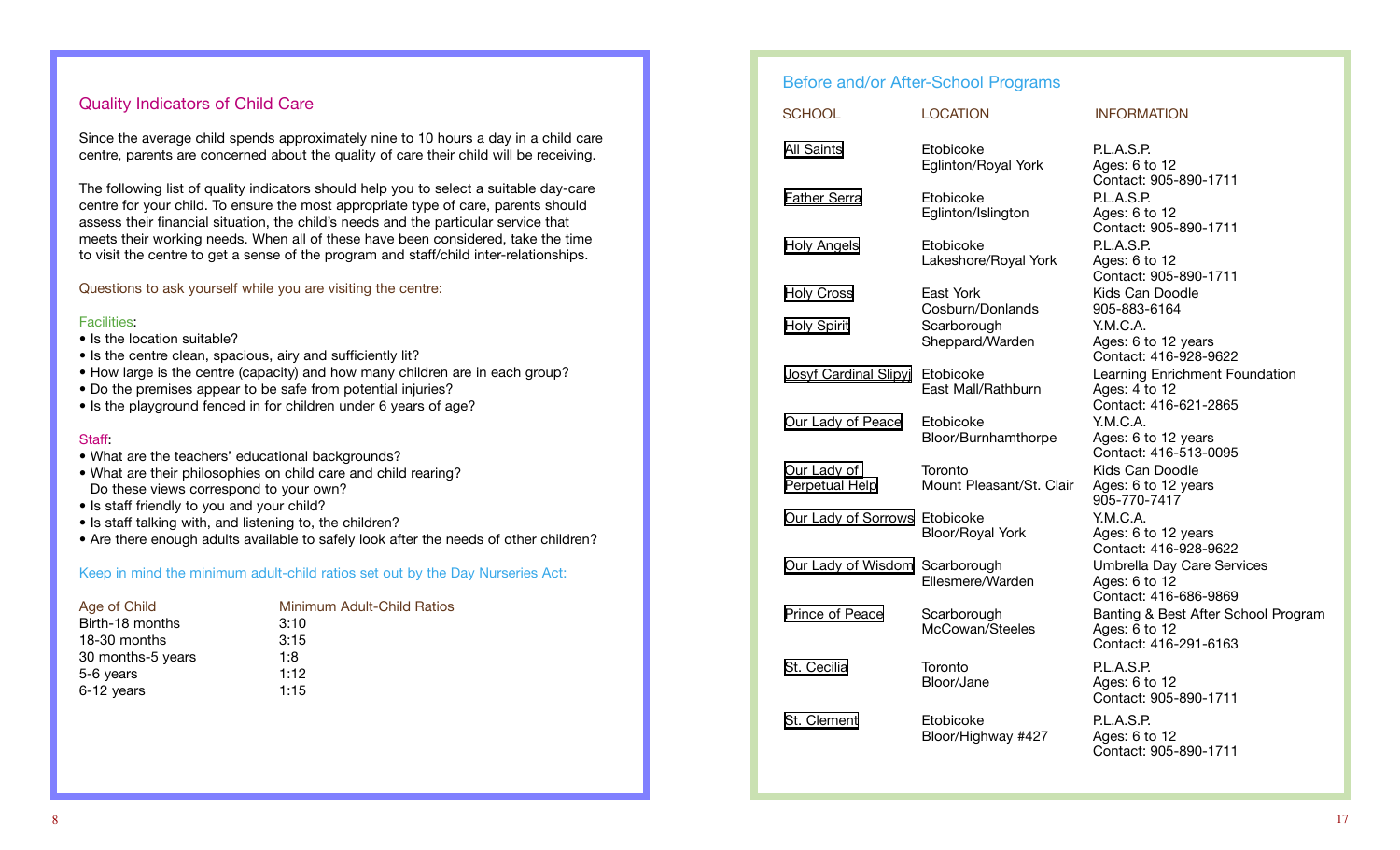| <b>Student Nutrition Programs Continued</b> |                                        |                       |  |
|---------------------------------------------|----------------------------------------|-----------------------|--|
| <b>SCHOOL</b>                               | <b>LOCATION</b>                        | <b>CONTACT NUMBER</b> |  |
| St. Francis de Sales                        | North York<br>Finch/Jane               | 416-393-5366          |  |
| St. Helen                                   | Toronto<br>College/Dufferin            | 416-393-5208          |  |
| St. Isaac Jogues                            | North York<br>Victoria Park/York Mills | 416-393-5315          |  |
| St. Martin de Porres                        | Scarborough<br>Kingston/Morningside    | 416-393-5286          |  |
| St. Mary of the Angels                      | Toronto<br>Davenport/Dufferin          | 416-393-5228          |  |
| St. Michael                                 | Toronto<br>Front/Jarvis                | 416-393-5387          |  |
| St. Nicholas of Bari                        | York<br>Rogers/St. Clair               | 416-393-5355          |  |
| St. Paul                                    | Toronto<br>Parliament/Queen            | 416-364-7588          |  |
| St. Raymond                                 | Toronto<br>Bloor/Ossington             | 416-393-5293          |  |
| St. Rose of Lima                            | Scaborough<br>Lawrence/McCowan         | 416-393-5269          |  |
| St. Sebastian                               | Toronto<br>Bloor/Dufferin              | 416-393-5354          |  |
| St. Stephen                                 | Etobicoke<br>Islington/Sheppard        | 416-393-5284          |  |
| St. Teresa                                  | Etobicoke<br>Islington/Lakeshore       | 416-393-5266          |  |
| St. Thomas Aquinas                          | Oakwood/St. Clair                      | 416-393-5236          |  |

#### Program

- Do the child care centre's hours of operation suit your needs?
- Is there a handbook available that outlines all policies and procedures?
- Are the following items clearly posted: licence, fire and evacuation procedures, emergency telephone numbers, menus, children's allergy charts, daily schedule?

#### Food

- Does the menu reflect the Canada Food Guide?
- Does the menu consist of foods small enough to prevent choking?

#### Medical Care:

- Are full immunization records required before each child is enrolled at the centre?
- Are there procedural guidelines for the handling of illness and/ or other emergencies?
- Is there sufficient communication with parents re: eating, sleeping, toilet training and mood level?

#### **Equipment**

- Is the equipment safe from unfinished edges?
- Does the centre use safe cribs? (As per standards set out by Consumer and Corporate Affairs 416-973-4705).
- Is the floor safe and free from objects that "crawlers" can swallow?

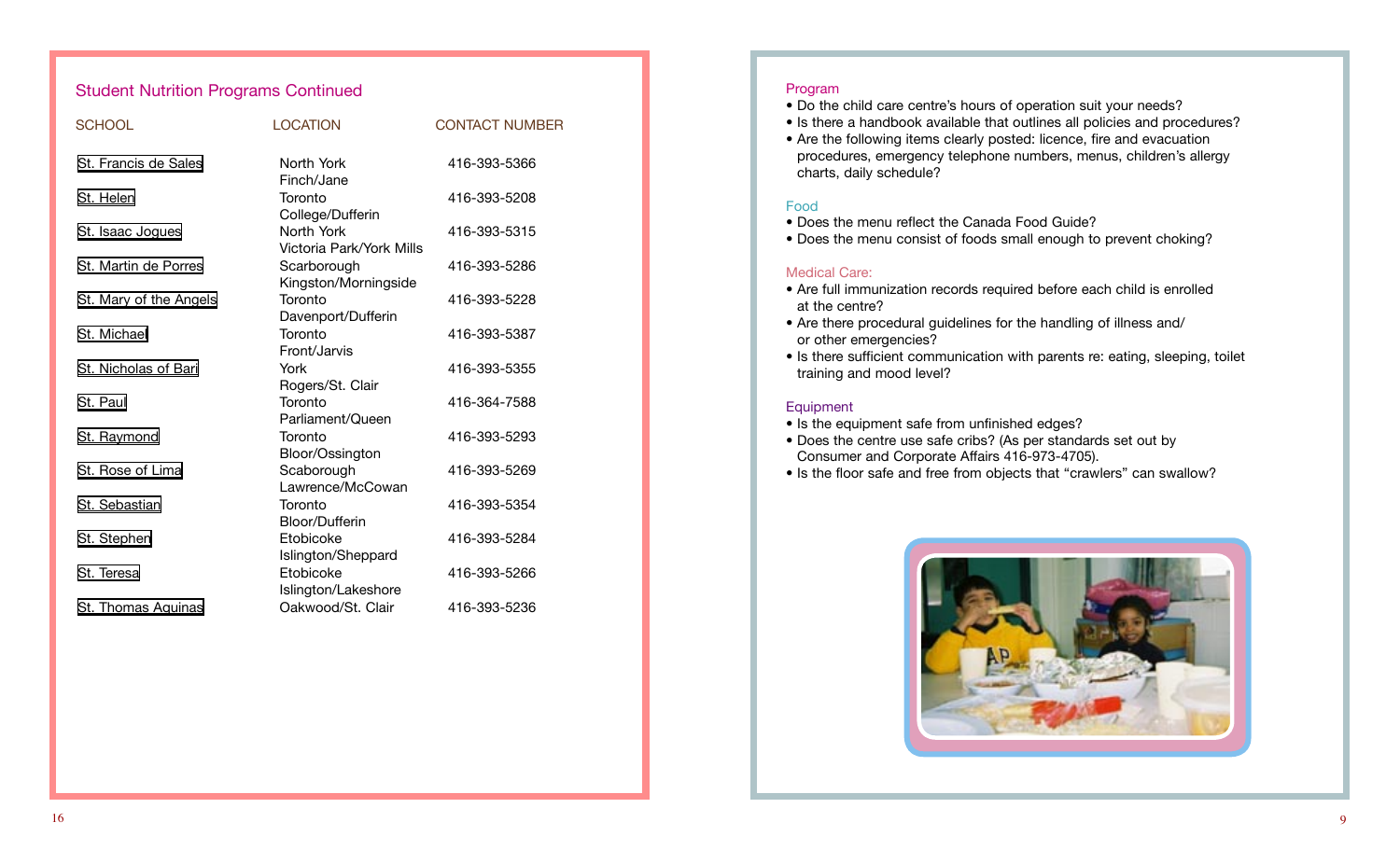# Child Care Centres

| <b>SCHOOL</b>                     | <b>LOCATION</b>                                             | <b>CHILD CARE CENTRE</b>                                                                                                |
|-----------------------------------|-------------------------------------------------------------|-------------------------------------------------------------------------------------------------------------------------|
| <b>Archbishop Romero</b>          | York<br><b>Black Creek/Weston</b>                           | Learning Enrichment<br><b>Foundation Romero Bears</b><br>Day Care<br>Ages: 1-1/2 to 5 years<br>Supervisor: 416-769-1174 |
| <b>Blessed Kateri Tekakwitha</b>  | North York<br>Finch/Victoria Park                           | Kateri Kids<br>Ages: 2-1/2 to 12 years<br>Supervisor: 416-496-2965                                                      |
| <b>Blessed Mother Teresa</b>      | Scarborough<br>Neilson/Sheppard                             | Mother of Compassion<br>Ages: Birth to 5 years<br>Supervisor: 416-724-1462                                              |
| <b>Blessed Trinity</b>            | North York<br>Bayview/Finch                                 | <b>Little Prints</b><br>Ages: 2-1/2 to 12<br>Supervisor: 416-469-6619                                                   |
| <b>Canadian Martyrs</b>           | East York<br>O'Connor/Woodbine                              | Plains Road Child Care<br>Ages: 1-1/2 to 12 years<br>Supervisor: 416-421-2273                                           |
| <b>Cardinal Léger</b>             | Scaborough<br>Morrish Road                                  | Cardinal Léger Child Care<br>Centre<br>Ages: 2-1/2 to 12 years<br>Supervisor: 416-287-0578                              |
| Corpus Christi                    | Toronto<br>Edgewood Avenue<br>(Coxwell and Dundas)          | Childspace 1<br><b>Temporary Location</b><br>416-425-7763                                                               |
| <b>Holy Child</b><br>(Humberwood) | Etobicoke<br>Finch/Highway #27                              | McCauley Child<br>Development<br>Ages: 1-1/2 to 12 years<br>Contact: 416-394-4766                                       |
| <b>Holy Name</b>                  | Toronto<br>Carlaw/Danforth                                  | Childspace Two<br>Ages: 2-1/2 to 12 years<br>Supervisor: 416-469-0560                                                   |
| <b>Holy Redeemer</b>              | North York<br>Don Mills/Steeles                             | <b>Little Prints</b><br>Ages: 4 to 12<br>Contact: 416-229-0572                                                          |
| Josyf Cardinal Slipyj             | Etobicoke<br>West Mall/Burnhamthorpe Ages: 2-1/2 to 5 years | Sadochok<br>Supervisor: 416-626-7195                                                                                    |
| Mary Ward                         | Scarborough<br>Kennedy/Steeles                              | Family Day Care Services<br>Mary Ward Child Care<br>Centre<br>Ages: Birth to 5 years<br>Supervisor: 416-297-9660        |

# Student Nutrition Programs

| <b>SCHOOL</b>                                    | <b>LOCATION</b>                   | <b>CONTACT NUMBER</b> |
|--------------------------------------------------|-----------------------------------|-----------------------|
| <b>Archbishop Romero</b>                         | York<br><b>Black Creek/Weston</b> | 416-393-5555          |
| A.P.P.L.E. Alternative<br><b>Learning Centre</b> | Toronto                           | 416-393-6536          |
| <b>Holy Cross</b>                                | East York<br>Cosburn/Donlands     | 416-393-5242          |
| <b>Father Henry Carr</b>                         | Etobicoke<br>Finch/Kipling        | 416-393-5521          |
| James Cardinal McGuigan                          | North York<br>Finch/Keele         | 416-393-5527          |
| Our Lady of Lourdes                              | Toronto<br>Parliament/Wellesley   | 416-393-5222          |
| Our Lady of the Assumption                       | North York<br>Bathurst/Lawrence   | 416-393-5265          |
| Our Lady of Victory                              | York<br>Eglinton/Jane             | 416-393-5247          |
| Pope Paul VI                                     | Toronto<br>Keele/St. Clair        | 416-393-5374          |
| Senhor Santo Cristo                              | Toronto<br>Dufferin/Queen         | 416-393-5367          |
| St. Barnabas                                     | Scarborough<br>Markham/Sheppard   | 416-393-5351          |
| St. Boniface                                     | Scarborough<br>Eglinton/Kingston  | 416-393-5277          |
| St. Bruno                                        | Toronto<br>Davenport/Dufferin     | 416-393-5376          |
| St. Charles Garnier                              | North York<br>Jane/Steeles        | 416-393-5363          |
| St. Dorothy                                      | Etobicoke<br>Finch/Martingrove    | 416-393-5341          |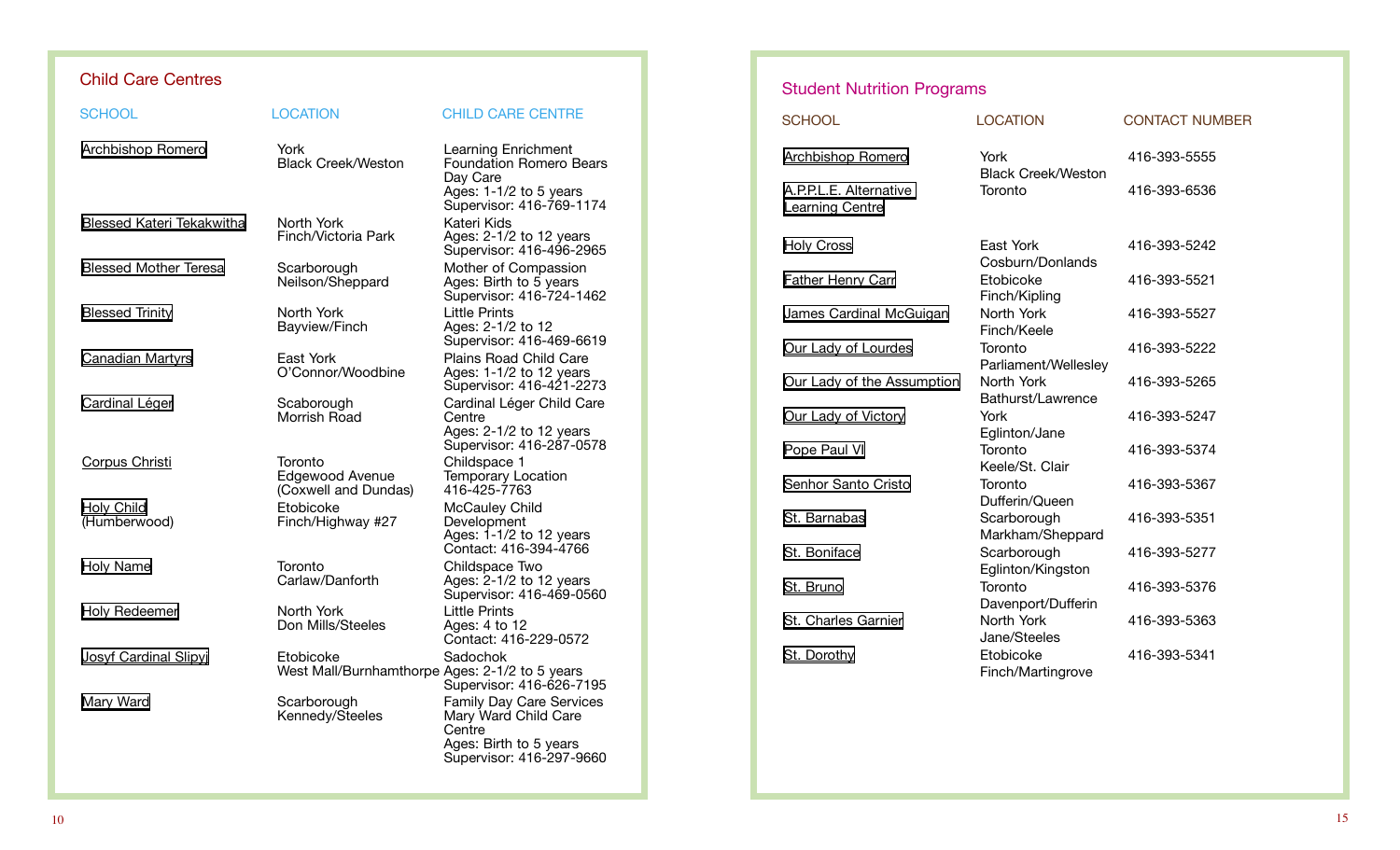

# Child Care Centres Continued

### SCHOOL LOCATION CHILD CARE CENTRE

| Our Lady of Perpetual Help                                                         | Toronto<br>Mt. Pleasant/St. Clair         | 905-770-7417                                                                |
|------------------------------------------------------------------------------------|-------------------------------------------|-----------------------------------------------------------------------------|
| Former site of St. Ann<br>(currently temporary location<br>of Our Lady of Lourdes) | Toronto<br>Broadview/Queen                | <b>Bolton Avenue</b><br>Ages: 2-1/2 to<br>416-463-7625                      |
| St. Bede                                                                           | Scarborough<br>Littles/Sewells            | St. Bede Child<br>Ages: 2-1/2 to<br>Supervisor: 41                          |
| St. Brigid                                                                         | Toronto<br>Danforth/Woodbine              | Childspace<br>Ages: 2-1/2 to<br>Supervisor: 41                              |
| St. Clare                                                                          | Toronto<br>Dufferin/St. Clair             | Harmony Com<br>Care<br>Ages: 2-1/2 to<br>Supervisor: 41                     |
| St. Cyril                                                                          | North York<br>Finch/Yonge                 | St. Cyril-Little I<br>Ages: 4 to 12 y<br>Supervisor: 41                     |
| St. Gabriel                                                                        | North York<br>Bayview/Sheppard            | Y.M.C.A.<br>Ages: 2-1/2 to<br>Contact: 416-2                                |
| St. John                                                                           | Toronto<br>Kingston Rd./ Victoria<br>Park | Day Care Conr<br>Ages: 4 to 12 y<br>Supervisor: 41                          |
| St. Monica                                                                         | Toronto<br>Eglinton/Yonge                 | <b>Central Eglinto</b><br>Centre<br>Ages: 4 to 12 y<br>Contact: 416-5       |
| St. Sylvester                                                                      | Scarborough<br>Finch/Warden               | Creative Kids (<br>Ages: 4-12 yea<br>416-647-899-2                          |
| Dazy Mcgee                                                                         | York<br>Dufferin/Eglinton                 | <b>Bernadette Far</b><br>Resource Prog<br>Ages: 6 to 12 y<br>Contact: 416-6 |
| St. Vincent de Paul                                                                | Toronto<br>Queen/Roncesvalles             | Sunshine Chilc<br><b>Services</b><br>Ages: 2-1/2 to<br>Contact: $416-2$     |

Bolton Avenue Child Care Ages: 2-1/2 to 12 years 416-463-7625 St. Bede Child Care Centre Ages: 2-1/2 to 12 years Supervisor: 416-724-7132 Childspace Ages: 2-1/2 to 12 years Supervisor: 416-425-7763 Harmony Community Child Dare Ages: 2-1/2 to 12 years Supervisor: 416-656-8902 St. Cyril-Little Prints Ages: 4 to 12 years Supervisor: 416-222-0151 Y.M.C.A. Ages: 2-1/2 to 12 years Contact: 416-221-5000 Day Care Connection Ages: 4 to 12 years Supervisor: 416-693-6596 Central Eglinton Children's Centre Ages: 4 to 12 years Contact: 416-544-0059 Creative Kids Child care Ages: 4-12 years 416-647-899-2388 Bernadette Family Resource Program Ages: 6 to 12 years Contact: 416-654-9810 Sunshine Child Care Services Ages: 2-1/2 to 5 years Contact: 416-284-6523